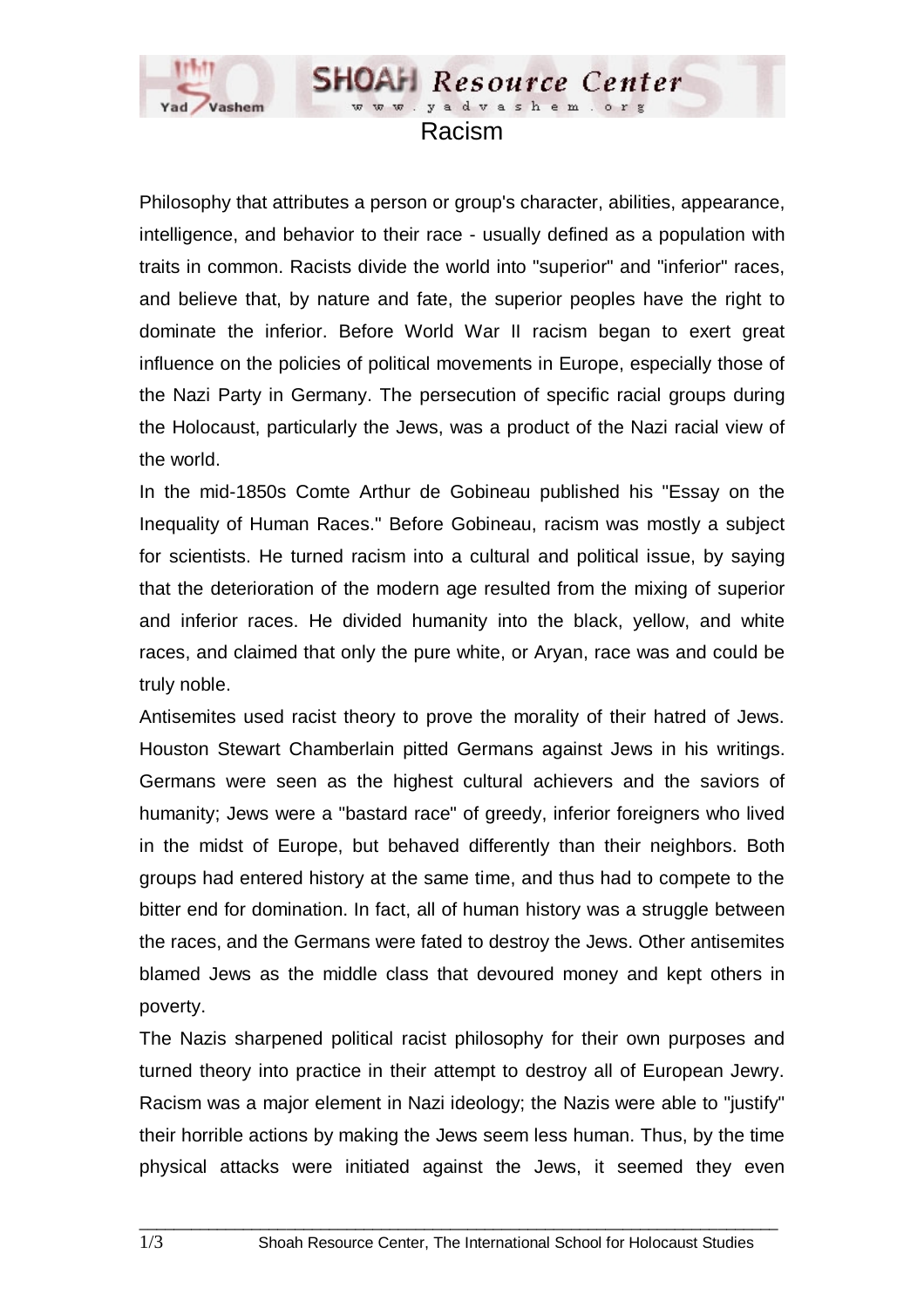

## **SHOAH** Resource Center www.yadvashem.org

deserved what was coming to them. Dietrich Eckart, one of Hitler's early political advisors, said that no one would have left the Jews alive throughout history had they known what their true nature really was, and what their evil plans for the world were. Hitler truly believed these ideas; he said that an inferior race, like the Jews, had more in common with the apes than with superior human races. Heinrich Himmler motivated his soldiers to carry out his murderous orders by dehumanizing the Jews completely. He claimed that the Jews were similar to fleas and mice - disgusting lower forms of life that deserved to be exterminated. The Nazis tried to convince the German people of the truth of their claims by creating propaganda films that visually proved racist theory.

Another way the Nazis made racism look honorable was to propagate it, not through obvious violence, but through the cooperation of government agencies. Hitler gradually promoted racism through "legitimate" laws that his government made, chief among them the Nuremberg LAWS of 1935. These laws legally called for the separation of Jews from Christians, and also defined for the first time who was to be considered a Jew, and who was to be considered an Aryan. A Jew, according to this legislation, was someone with at least three Jewish grandparents. An Aryan was a person whose four grandparents all belonged to the Aryan race. In order to become a member of the elite SS troops, however, a person had to prove that his ancestors were pure Aryans in the period before 1800 (at which time the Jews were given greater freedoms and thus had more of a chance to mix with Aryans, thereby polluting the gene pool). Someone with only two Jewish grandparents was defined as a *Mischling*, meaning a person of mixed heritage. *Mischlinge* were not allowed to have sexual relations with either Jews or Aryans, so they were doomed to have no children and die out. Thus, these laws brought racism legally out into the open.

As the Germans occupied different European countries during World War II and expected collaboration toward the reordering of society in accordance with their racial views, they put European racism to the test. Many of those countries' leaders, especially those who were politically conservative, were ambivalent about Hitler's demand to hand over their Jews. Marshal Ion

 $\_$  ,  $\_$  ,  $\_$  ,  $\_$  ,  $\_$  ,  $\_$  ,  $\_$  ,  $\_$  ,  $\_$  ,  $\_$  ,  $\_$  ,  $\_$  ,  $\_$  ,  $\_$  ,  $\_$  ,  $\_$  ,  $\_$  ,  $\_$  ,  $\_$